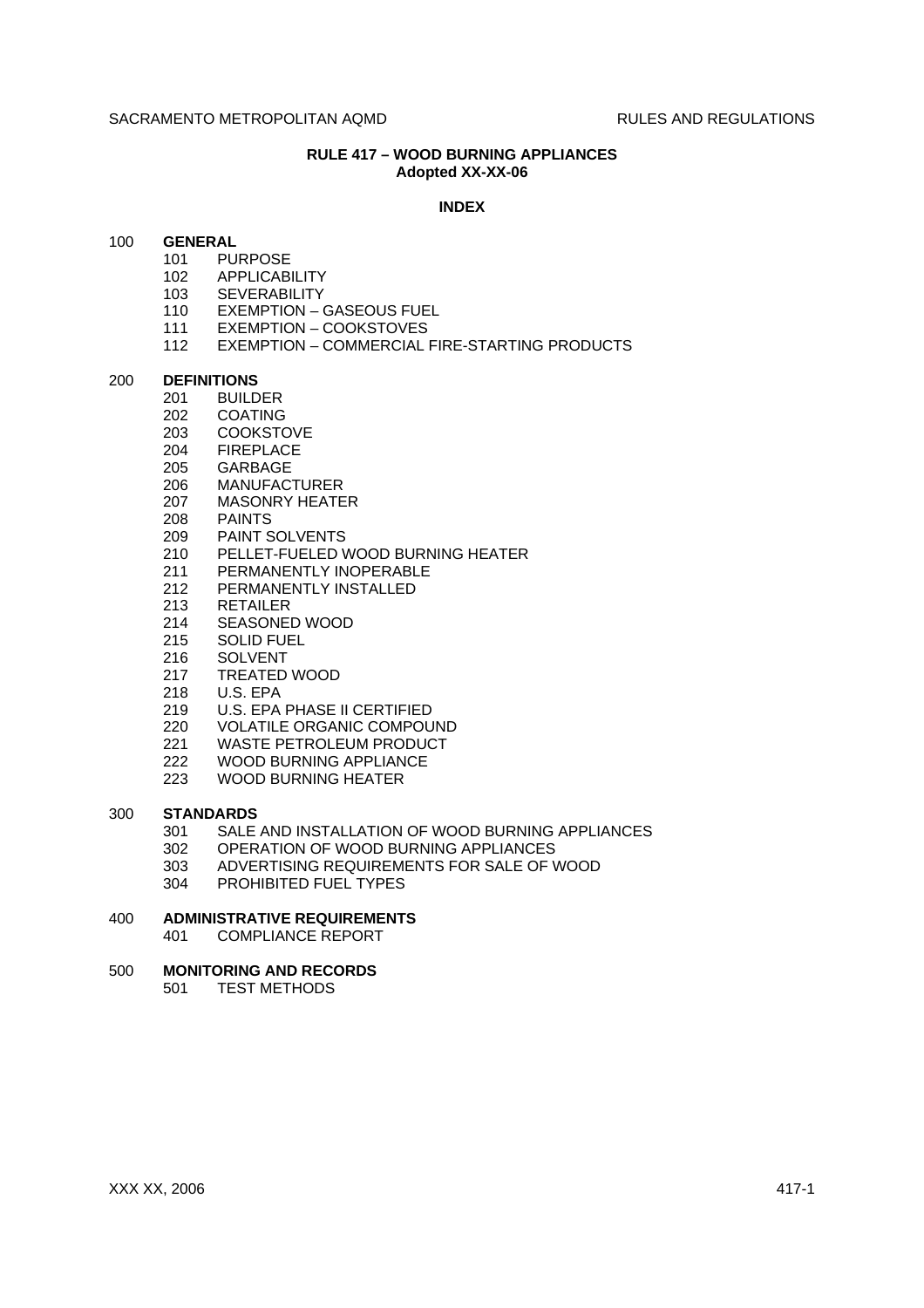## 100 **GENERAL**

- 101 **PURPOSE:** To limit emissions of particulate matter to the atmosphere from the operation of wood burning appliances.
- 102 **APPLICABILITY:** This rule applies to:
	- 102.1 Any person who manufactures, sells, offers for sale, supplies, transfers, or operates a permanently installed, indoor or outdoor, wood burning appliance.
	- 102.2 Any person who sells, offers for sale, or supplies wood intended for burning in a wood burning appliance.
	- 102.3 Any person who installs a wood burning appliance in any residential or commercial, single or multi-building unit.
- 103 **SEVERABILITY**: If a court of competent jurisdiction issues an order that any provision of this rule is invalid, it is the intent of the Board of Directors of the District that other provisions of this rule remain in full force and affect to the extent allowed by law.
- 110 **EXEMPTION GASEOUS FUEL:** The provisions of this rule shall not apply to appliances that are fired exclusively with a gaseous fuel and certified to meet any of the following ANSI standards:
	- 110.1 ANSI Z21.11.1 Gas-Fired Room Heaters, Vented
	- 110.2 ANSI Z21.11.2 Gas-Fired Room Heaters, Unvented
	- 110.3 ANSI Z21.50 Vented Gas Fireplaces
	- 110.4 ANSI Z21.86 Vented Gas-Fired Space Heating Appliances
	- 110.5 ANSI Z21.88 Vented Gas Fireplace Heaters
- 111 **EXEMPTION COOKSTOVES:** The provisions of this rule shall not apply to cookstoves.
- 112 **EXEMPTION COMMERCIAL FIRE-STARTING PRODUCTS:** The provisions of Section 304 shall not apply to commercial products manufactured expressly for starting a fire in a wood fired appliance.

# **200 DEFINITIONS**

- 201 **BUILDER:** Any individual or company that constructs and/or sells any residential or commercial, single or multi-building unit with a wood burning appliance.
- 202 **COATING:** A material which is applied to a surface and which forms a film in order to beautify and/or protect such surface.
- 203 **COOKSTOVE:** Any wood fired appliance used primarily for cooking food as described in Title 40 of the Code of Federal Regulations (CFR) Section 60.531.
- 204 **FIREPLACE:** Any permanently installed masonry or factory built device designed to operate with an air-to-fuel ratio greater than or equal to 35-to-1, a burn rate over 11 pounds per hour, or a weight over 1760 pounds.
- 205 **GARBAGE:** Any solid, semisolid, or liquid wastes generated from residential, commercial, and industrial sources, including trash, refuse, rubbish, industrial wastes, asphaltic products, manure, vegetable or animal solid or semisolid wastes, and other discarded solid or semisolid wastes.
- 206 **MANUFACTURER:** Any person who constructs or imports a wood burning appliance.
- 207 **MASONRY HEATER:** Any permanently installed device that meets the definition of a masonry heater in ASTM E 1602-03.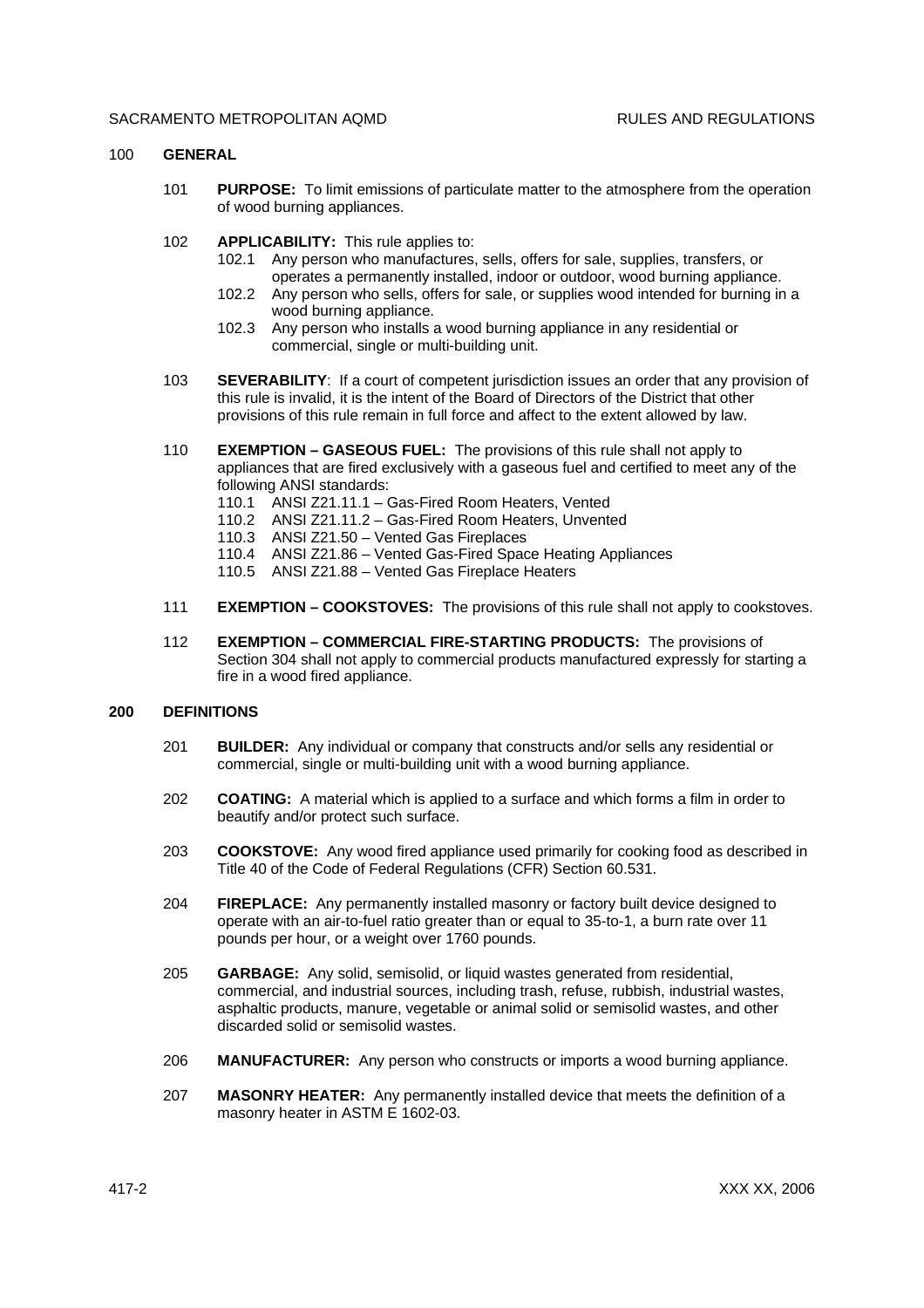- 208 **PAINTS:** Any exterior and interior house and trim paints, enamels, varnishes, lacquers, stains, primers, sealers, undercoaters, roof coatings, wood preservatives, shellacs, and other paints or paint-like products.
- 209 **PAINT SOLVENTS:** Any organic solvents sold or used to thin paints or to clean up painting equipment.
- 210 **PELLET-FUELED WOOD BURNING HEATER:** Any wood burning heater which is operated on pellet-fuel, and is either U.S. EPA Phase II certified, or exempted under U.S. EPA requirements set forth in Title 40 CFR, Part 60, Subpart AAA.
- 211 **PERMANENTLY INOPERABLE:** Modified in such a way that a device can no longer operate as a wood burning appliance.
- 212 **PERMANENTLY INSTALLED:** Built or installed in such a manner that the device is attached to the ground, floor, or wall, and is not readily movable. A free standing stove that is attached to an exhaust system that is built into or through a wall is considered permanently installed.
- 213 **RETAILER:** Any person engaged in the sale of wood burning appliances directly to the consumer.
- 214 **SEASONED WOOD:** Wood of any species that has been sufficiently dried so as to contain 20 percent or less moisture by weight.
- 215 **SOLID FUEL:** Any wood, non-gaseous, or non-liquid fuel.
- 216 **SOLVENT:** Any liquid containing a volatile organic compound or combination of volatile organic compounds, which is used to perform cleaning or thinning of paints or coatings.
- 217 **TREATED WOOD:** Wood of any species that has been chemically impregnated, painted, coated, or similarly modified to improve resistance to insects or weathering.
- 218 **U.S. EPA:** The United States Environmental Protection Agency.
- 219 **U.S. EPA PHASE II CERTIFIED:** Any appliance certified by the U.S. EPA to meet the performance and emission standards set forth in Title 40 CFR, Part 60, Subpart AAA.
- 220 **VOLATILE ORGANIC COMPOUND:** For the purposes of this rule, "volatile organic compound" has the same meaning as in Rule 101- GENERAL PROVISIONS AND DEFINITIONS.
- 221 **WASTE PETROLEUM PRODUCT:** Any petroleum product, other than gaseous fuels, that:
	- 216.1 has been refined from crude oil, and
	- 216.2 has been used, and
	- 216.3 has been contaminated with physical or chemical impurities as a result of use.
- 222 **WOOD BURNING APPLIANCE:** Any fireplace, wood burning heater, or pellet-fueled wood heater, or any similar enclosed, permanently installed, indoor or outdoor device burning any solid fuel used for aesthetic or space-heating purposes, which has a heat input of less than one million British thermal units per hour (Btu/hr).
- 223 **WOOD BURNING HEATER:** An enclosed, wood burning appliance capable of, and intended for space heating as described in Title 40 CFR Section 60.531 (i.e., wood stove or fireplace insert).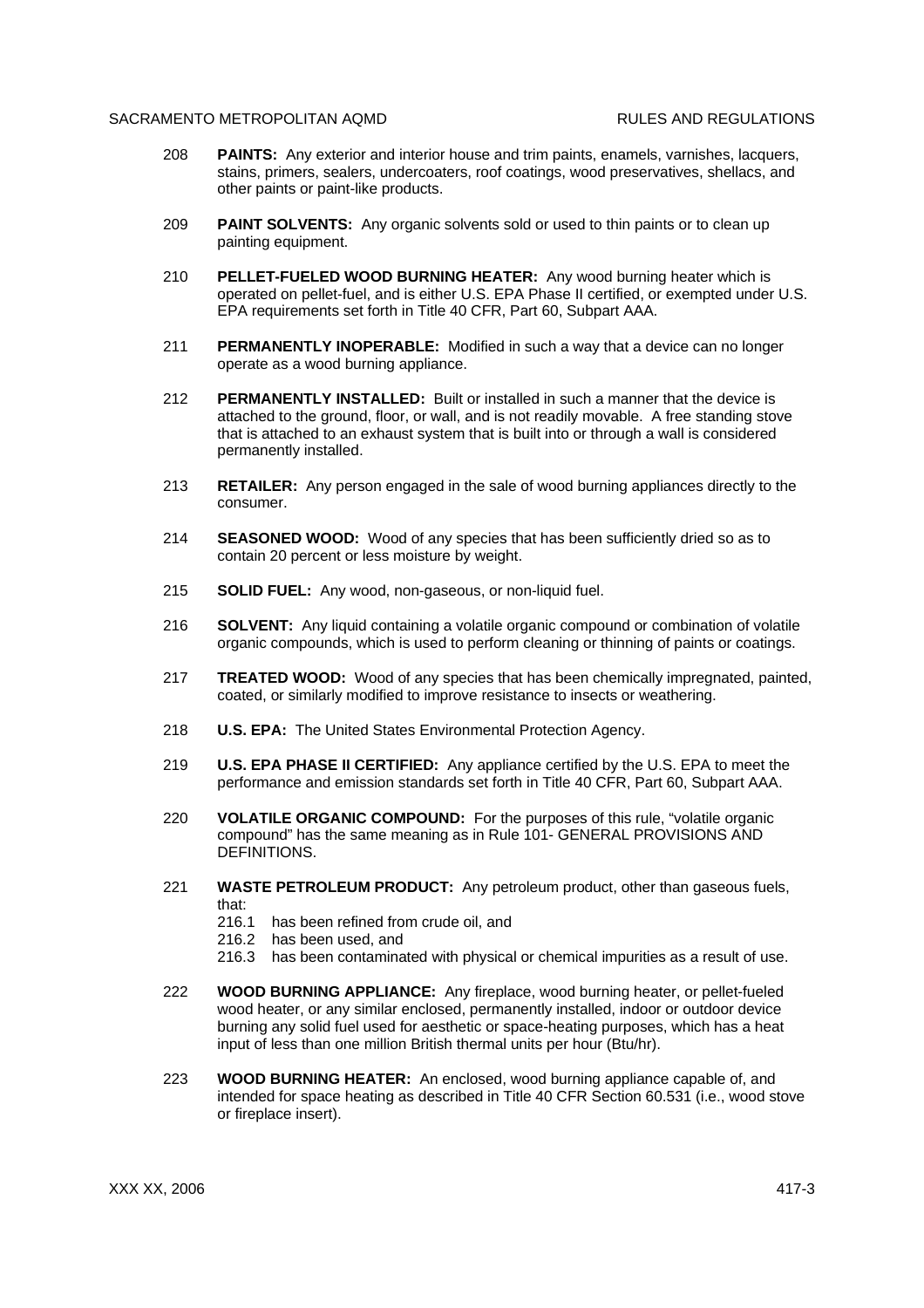## **300 STANDARDS**

## 301 **SALE AND INSTALLATION OF WOOD BURNING APPLIANCES:**

- 301.1 Effective (One year after adoption date), no person shall sell, offer for sale, supply, install, or transfer a new wood burning appliance unless it is one of the following:
	- a. A U.S. EPA Phase II Certified wood burning heater,
	- b. A pellet-fueled wood burning heater,
	- c. A masonry heater, or
	- d. An appliance or fireplace determined to meet the U.S. EPA particulate matter emission standard set forth in Title 40 CFR, Part 60, Subpart AAA, and approved in writing by the Air Pollution Control Officer.
- 301.2 No person shall advertise, sell, offer for sale, supply, install, or transfer a used wood burning appliance unless it meets the requirements of section 301.1, or has been rendered permanently inoperable.
- 301.3 Effective (Six months after adoption date),
	- a. Any person selling, offering for sale, or installing new wood burning appliances shall distribute public awareness information with each wood burning appliance, in the form of pamphlets, brochures, or fact sheets on the following topics:
		- 1. Proper installation, operation, and maintenance of the wood burning appliance,
		- 2. Proper fuel selection and use,
		- 3. Health effects from wood smoke,
		- 4. Weatherization methods for the home, and
	- b. Public information shall be reviewed and approved by the Air Pollution Control Officer.
- 302 **OPERATION OF WOOD BURNING APPLIANCES:** All wood burning appliances shall be installed and operated according to the manufacturer's specifications. Any U.S. EPA Phase II certified wood burning appliance which has been altered, installed, or disassembled in any way not specified by the manufacturer, or is operated in any manner that would result in emissions exceeding the standards set forth in Title 40 CFR, Part 60, Subpart AAA, shall not be considered a U.S. EPA Phase II certified appliance.

# 303 **ADVERTISING REQUIREMENTS FOR SALE OF WOOD:**

- 303.1 No person shall sell, offer for sale, or supply any wood which orally, or in writing, is advertised, described, or in any way represented to be "seasoned" or "dry" wood unless the wood has a moisture content of 20 percent or less by weight.
- 303.2 The Air Pollution Control Officer may delegate to another person or agency the authority to test wood for moisture content and determine compliance with section 303.1.

#### 304 **PROHIBITED FUEL TYPES:** No person shall cause or allow any of the following materials to be burned in a wood burning appliance:

- 
- 304.1 Garbage, Treated wood.
- 304.3 Plastic products,
- 304.4 Rubber products,
- 304.5 Waste petroleum products,
- 304.6 Paints and other coatings,
- 304.7 Solvents,
- 304.8 Coal,
- 304.9 Glossy or colored paper,
- 304.10 Particle board,
- 304.11 Any other material not intended by a manufacturer for use as fuel in a solid fuel burning device.